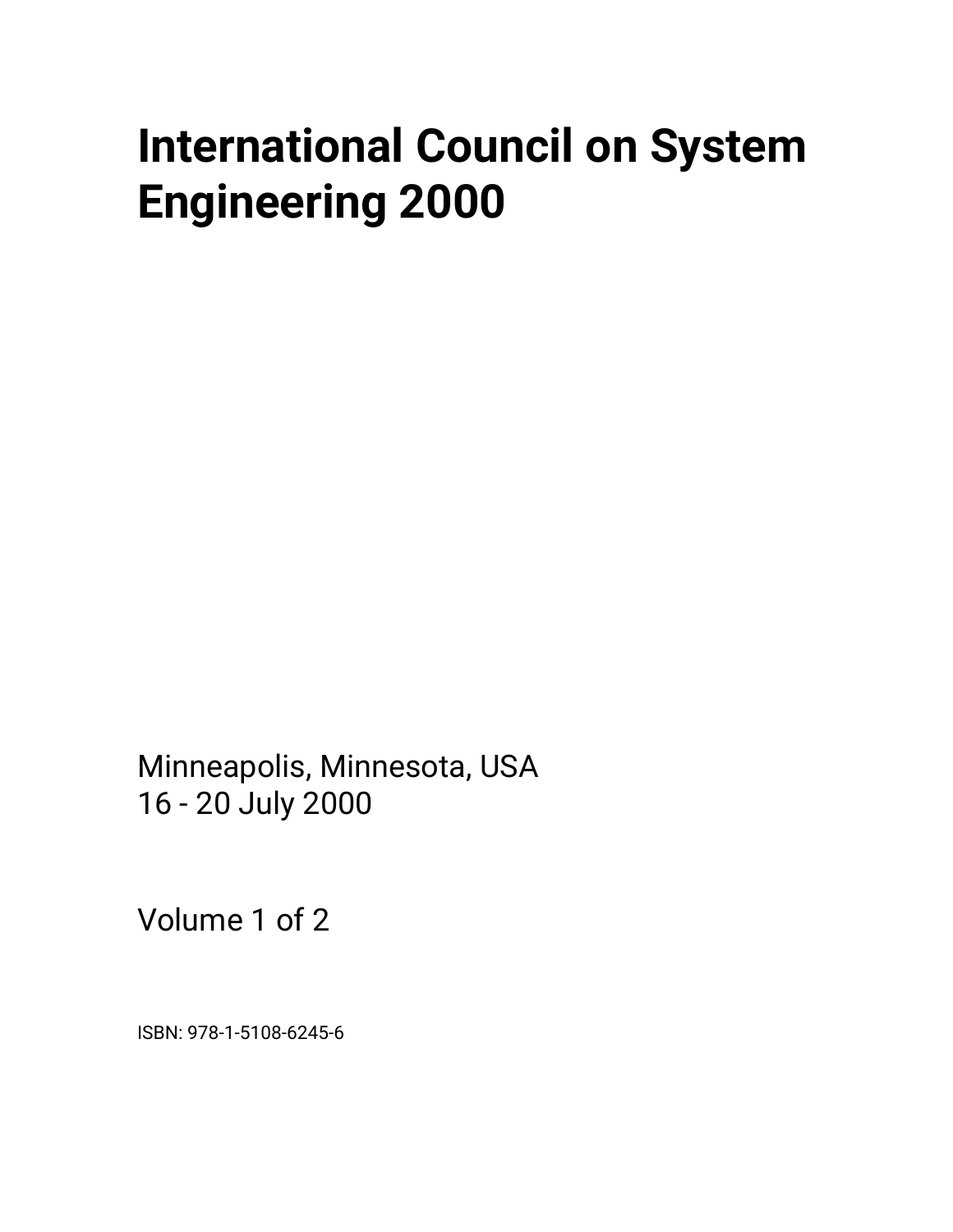**Printed from e-media with permission by:** 

Curran Associates, Inc. 57 Morehouse Lane Red Hook, NY 12571



**Some format issues inherent in the e-media version may also appear in this print version.** 

Copyright© (2000) by INCOSE-International Council on Systems Engineering All rights reserved.

Printed by Curran Associates, Inc. (2018)

For permission requests, please contact John Wiley & Sons at the address below.

John Wiley & Sons 111 River Street Hoboken, NJ 07030-5774

Phone: (201) 748-6000 Fax: (201) 748-6088

info@wiley.com

#### **Additional copies of this publication are available from:**

Curran Associates, Inc. 57 Morehouse Lane Red Hook, NY 12571 USA Phone: 845-758-0400 Fax: 845-758-2633 Email: curran@proceedings.com Web: www.proceedings.com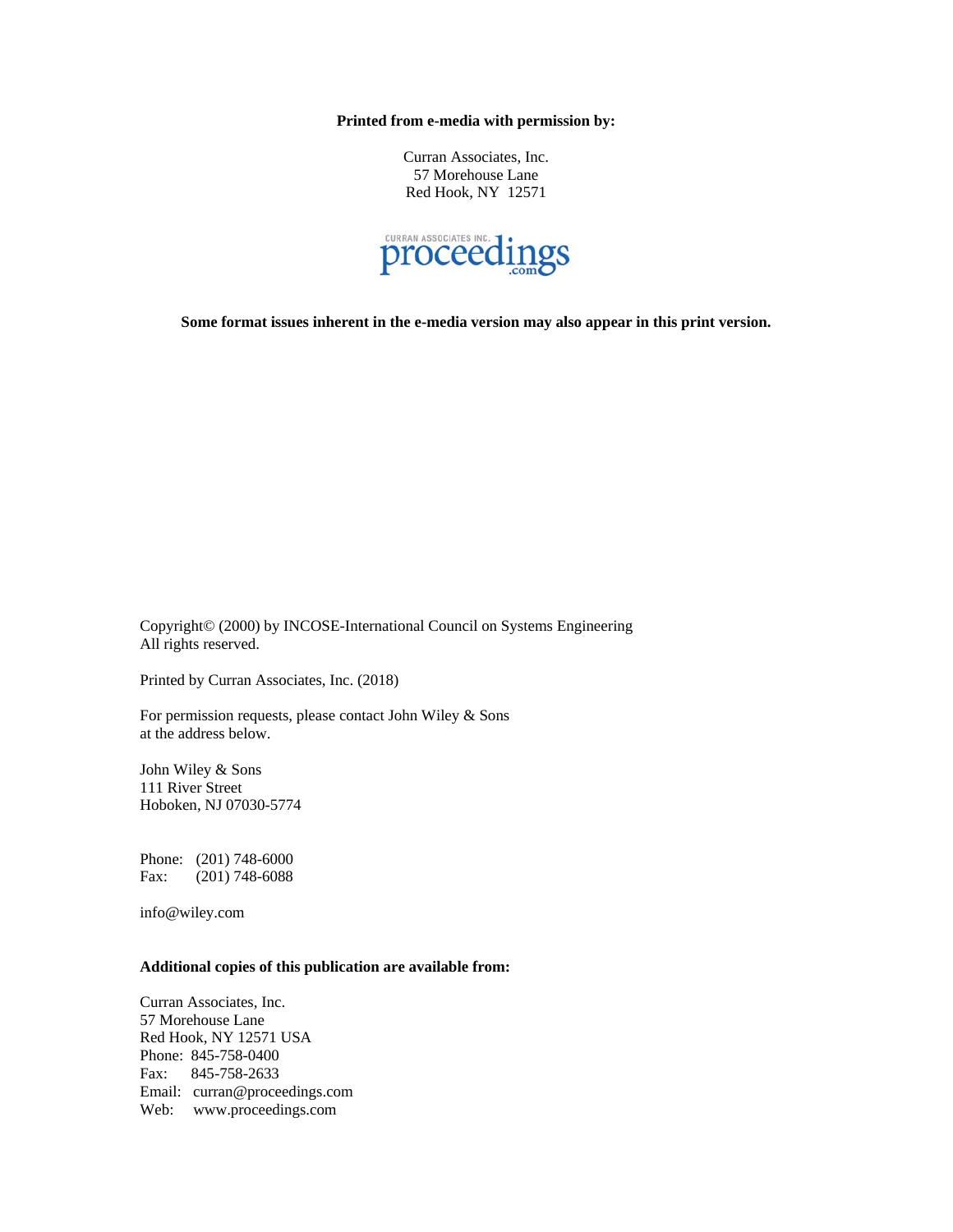## **TABLE OF CONTENTS**

#### **VOLUME 1**

#### **SECTION I: SYSTEM ENGINEERING APPLICATIONS**

## **HEALTH CARE APPLICATIONS 3**

| William F. Mackey   |  |
|---------------------|--|
|                     |  |
| Desiree, J. Simons  |  |
|                     |  |
| Stephen J. Chorley  |  |
|                     |  |
| <i>Yves Lacerte</i> |  |

#### **VEHICLES/TRANSPORTATION 2**

| Gary J. Rushton, Armen Zakarian                                                           |  |
|-------------------------------------------------------------------------------------------|--|
|                                                                                           |  |
| J. N. Hadderingh                                                                          |  |
|                                                                                           |  |
| Young Won Park, Hae Sang Song, Heung Chae Chung                                           |  |
| 5.1.4 Information Modelling and Systems Re-Engineering-An Efficient Approach to Assessing |  |
|                                                                                           |  |
| Hans J. Dahl                                                                              |  |

#### **INFRASTRUCTURE SYSTEMS ENGINEERING APPLICATIONS**

| Jack Ring                                                                                        |  |
|--------------------------------------------------------------------------------------------------|--|
|                                                                                                  |  |
| R. R. Matty                                                                                      |  |
| 6.1.3 Systems Engineering and Supportability Analysis: Technology Refreshment for COTS-Intensive |  |
|                                                                                                  |  |
| Dinesh Verma, Galen Plunkett                                                                     |  |
|                                                                                                  |  |
| Ruediger Kaffenberger                                                                            |  |

#### **ENVIRONMENTAL SYSTEMS**

| Catherine M. Plowman, David W. Nipper, Bradley M. Gardner |  |
|-----------------------------------------------------------|--|
|                                                           |  |
| Bahador Ghahramani, Bassam Elmaimani, Tito Pope           |  |
|                                                           |  |
| Thane W. Bolander, Mark E. John, Rick L. Fawcett          |  |
| Jesse Daniels, A. Terry Bahill, Paul W. Werner            |  |

#### **LEGAL AND PUBLIC INTEREST**

| William F. Mackey |  |
|-------------------|--|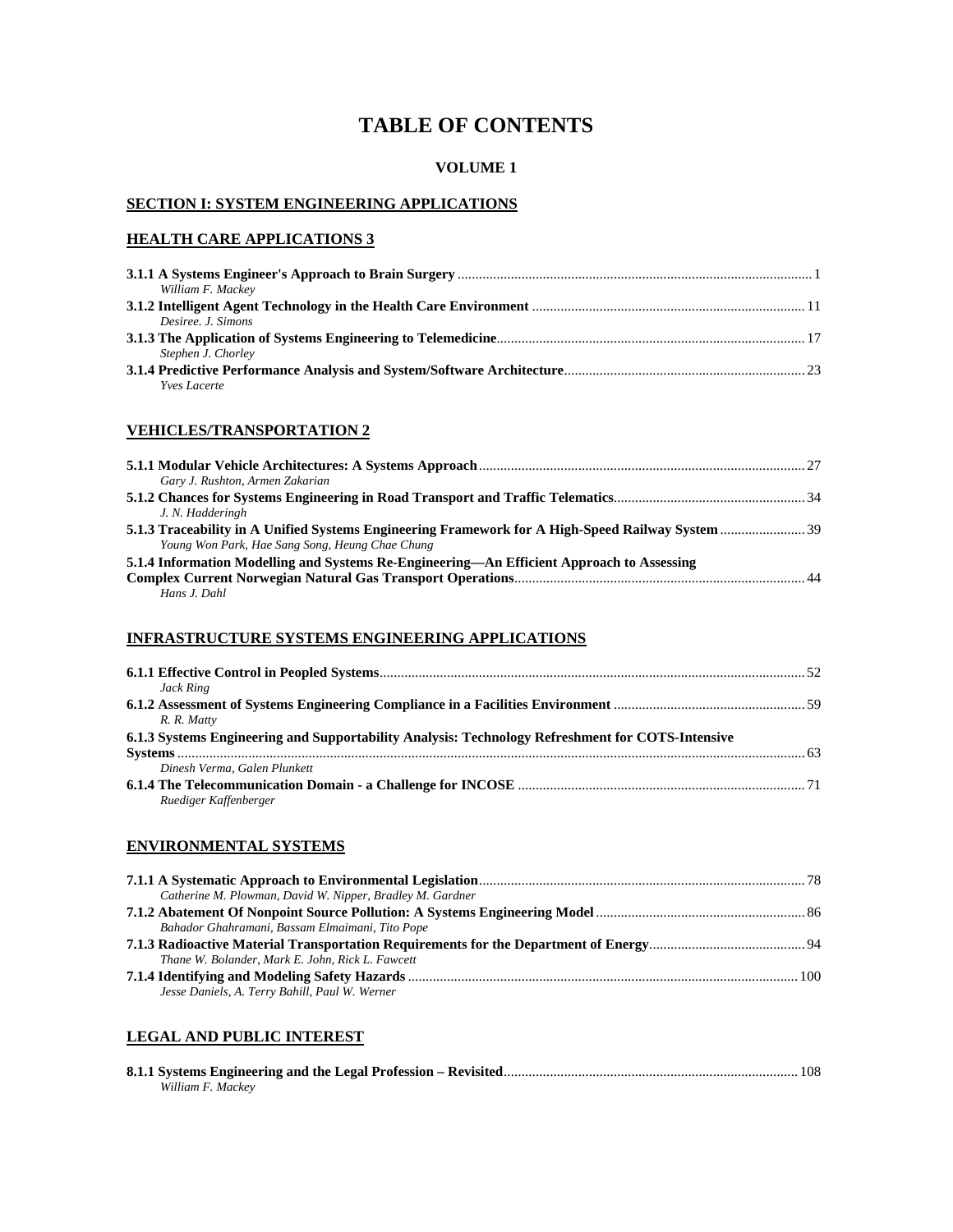| 8.1.2 Systems Engineering in a Public Interest Project: Providing a Web Based Communications |  |
|----------------------------------------------------------------------------------------------|--|
|                                                                                              |  |
| Janet Villa Roberson, Gerald C. Bauknight                                                    |  |
|                                                                                              |  |
| Harold Kurstedt                                                                              |  |
|                                                                                              |  |
| M. W. Ludema, H.B. Roos                                                                      |  |

## **SECTION II: MODELING AND SIMULATION**

## **TOOLS**

| 1.2.1 Realizing Complete Traceability With An Integrated Systems Engineering Environment (ISEE) 143 |  |
|-----------------------------------------------------------------------------------------------------|--|
| Scott A. Hyer, Mark W. Jones                                                                        |  |
|                                                                                                     |  |
| John R. Clymer                                                                                      |  |
| 1.2.3 Web-based Aerospace System Evaluation Software: The Development and Assessment of             |  |
|                                                                                                     |  |
| B.J. Makins. D.W. Miller                                                                            |  |
| 1.2.4 A Web-Enabled, Collaborative Solution for Product Development: The Enterprise Process         |  |
|                                                                                                     |  |
| Roger D. Moulder, Bruce R. Reed Jr.                                                                 |  |
|                                                                                                     |  |

## **MODELING 2**

| P.F. Sims, A. Epifanie, G. Fitzgerald, J. Lott, D. Miles, I. Plastow, C. Slack |  |
|--------------------------------------------------------------------------------|--|
|                                                                                |  |
| D.G. Garrett, Jeffrey Wolff, T.F. Johnson                                      |  |
|                                                                                |  |
| Jeffrey A. Harrison                                                            |  |
|                                                                                |  |
| F. Hoecherl, M. Wilke, O. Quirmbach, M. Surauer, E. Igenbergs                  |  |

## **MODELING 3**

| G. R. McConnell                      |  |
|--------------------------------------|--|
|                                      |  |
| Ralph D. Gibson                      |  |
|                                      |  |
| O. Ouirmbach, M. Wilke, E. Igenbergs |  |
|                                      |  |
| Mark E. Sampson                      |  |

## **SYSTEMS**

| D. J. Battersby                                            |  |
|------------------------------------------------------------|--|
|                                                            |  |
| Dale Glyn Langston, Mary Lynne Hansen                      |  |
|                                                            |  |
| Ernst Fricke, Armin Schulz, Pamela Wehlitz, Herbert Negele |  |
|                                                            |  |
| Jack Ring                                                  |  |
|                                                            |  |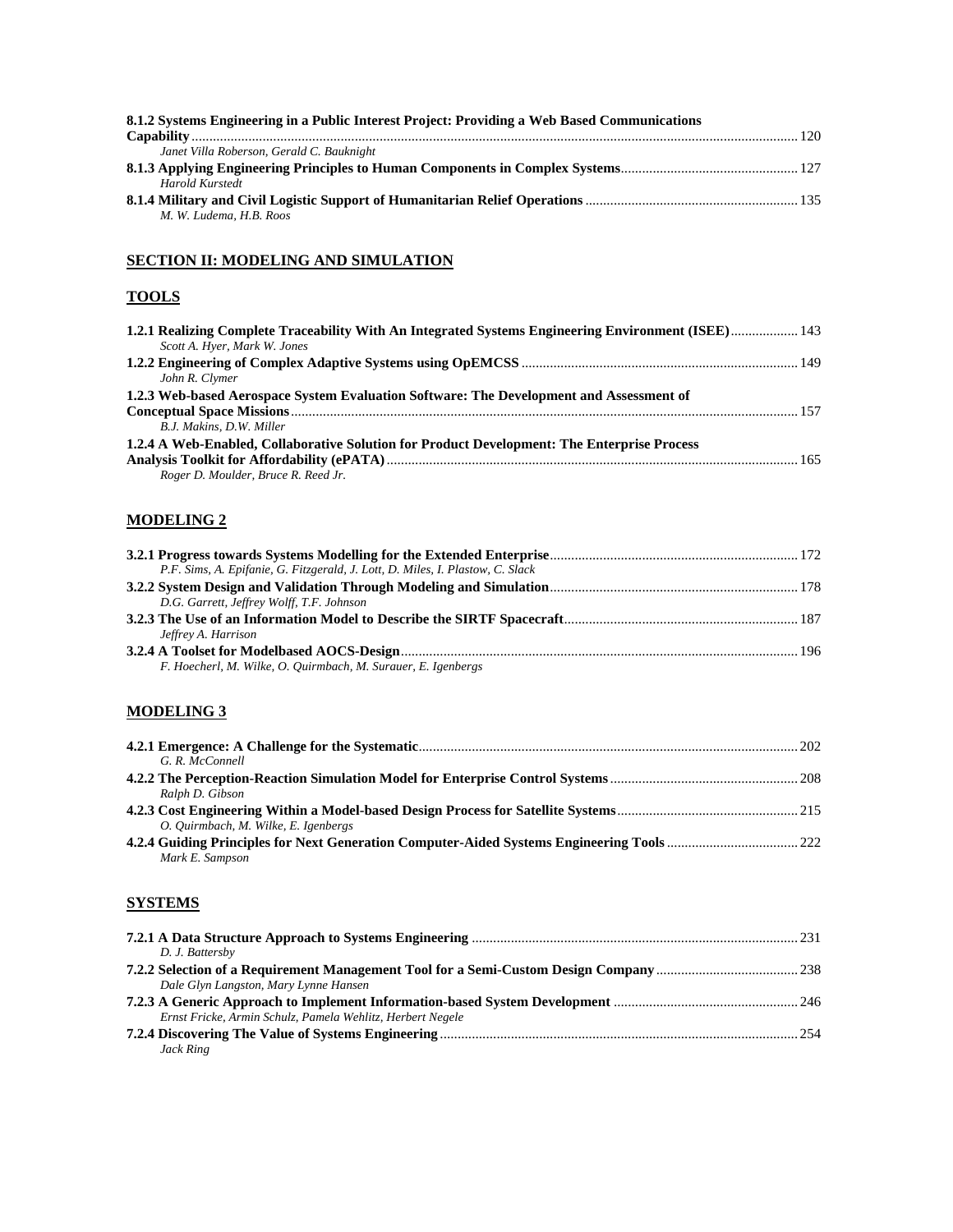## **SECION III: SYSTEM ENGINEERING MANAGEMENT**

### **MANAGEMENT 1**

| Andreas Vollerthun, Eduard Igenbergs                                                     |     |
|------------------------------------------------------------------------------------------|-----|
| 1.3.2 Towards a Common Management Process for Projects, Systems Engineering and Software |     |
|                                                                                          |     |
| John K Davies                                                                            |     |
| 1.3.3 Are Formal Methods Ready for Prime Time? The Use of Formal Methods in Development  |     |
|                                                                                          | 277 |
| T. Scott Ankrum                                                                          |     |
|                                                                                          |     |
| Sarah A. Sheard                                                                          |     |

## **MANAGEMENT 2**

| Gregory G. Chapin  |  |
|--------------------|--|
|                    |  |
| James R. Armstrong |  |
|                    |  |
| Ronald S. Carson   |  |
|                    |  |
| V.A. Lentz         |  |

## **MANAGEMENT 4**

| 4.3.1 Acquisition Strategies for the Management of Multinational Cooperative Research and       |  |
|-------------------------------------------------------------------------------------------------|--|
|                                                                                                 |  |
| Charles L. Roe                                                                                  |  |
| 4.3.2 Assessing the Relevance of Systems Engineering for Electrical Commercial Product          |  |
|                                                                                                 |  |
| Olivier Parrot, Claude De Paoli, Alain Rouge, Catherine Dutey                                   |  |
|                                                                                                 |  |
| William W. Schoening                                                                            |  |
| 4.3.4 Role of Design, Design Validation, and Verification Activities in Development of Software |  |
|                                                                                                 |  |
| David Kaslow                                                                                    |  |

#### **REQUIREMENTS**

| Richard E. Schneider, Dennis M. Buede                                                              |  |
|----------------------------------------------------------------------------------------------------|--|
| 6.3.2 End User Involvement in Establishing Software Requirements for Aerospace Software Systems360 |  |
| Brian Ippolito, Earll Murman                                                                       |  |
|                                                                                                    |  |
| Tim Cathcart, Jeffrey O. Grady, Ravi Jain, Dan Surber                                              |  |
| Paul Hollow, John McDermid, Mark Nicholson                                                         |  |

## **RISK 2**

| M.W. Ludema      |  |
|------------------|--|
|                  |  |
| Dorothy McKinney |  |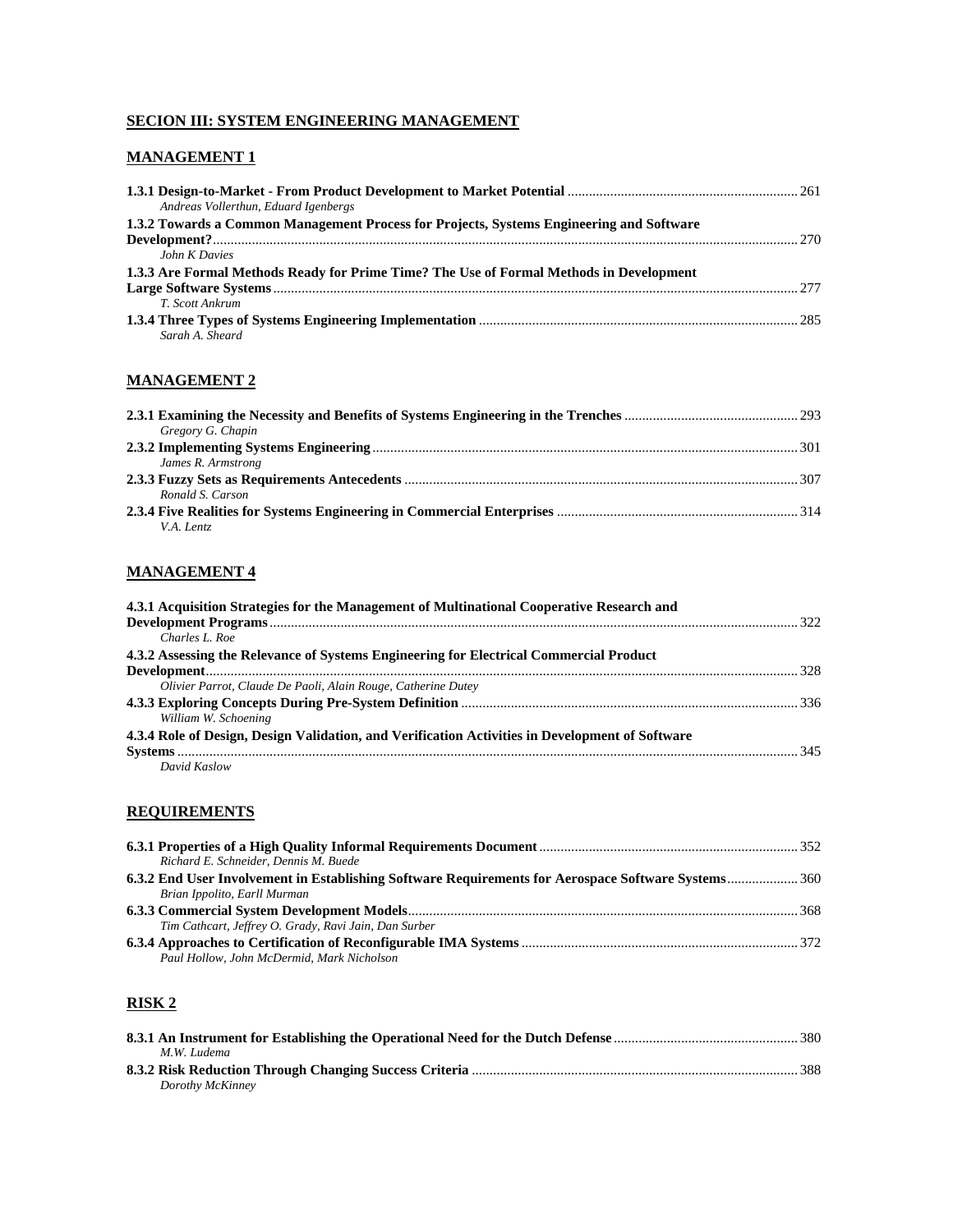| Barney B. Roberts, Richard B. Bennett          |  |
|------------------------------------------------|--|
|                                                |  |
| S. P. Mosier, S. A. Guenterberg, R. R. Raphael |  |

## **SECTION IV: SYSTEM ANALYSIS/PROCESS**

## **ARCHITECTURE**

| Il Sang Yoo, Jae Chul Kim, Young Won Park                       |  |
|-----------------------------------------------------------------|--|
|                                                                 |  |
| Ronald S. Carson                                                |  |
|                                                                 |  |
| John Murdoch, Peter Kirkham, John A. McDermid, Philip Wilkinson |  |
|                                                                 |  |
| Florian Harzenetter, Bernhard Thomé, Eduard Igenbergs           |  |
|                                                                 |  |

## **METHODS 2**

| Herbert Negele, Stefan Wenzel               |  |
|---------------------------------------------|--|
|                                             |  |
| Rob Collins, Peter Pearson, Peter Chattaway |  |

## **VOLUME 2**

| David Kaslow               |  |
|----------------------------|--|
|                            |  |
| Alan Grigg, Neil Henderson |  |

## **METHODS 3**

| 4.4.1 A Collaborative Systems Engineering Approach For Achieving Early Landing Gear Systems |  |
|---------------------------------------------------------------------------------------------|--|
|                                                                                             |  |
| Aymen Mussad                                                                                |  |
|                                                                                             |  |
| Frank J. Snyder, Dennis M. Buede                                                            |  |
|                                                                                             |  |
| Richard B. Wray                                                                             |  |
| Howard Lykins, Sanford Friedenthal, Abraham Meilich                                         |  |

#### **METHODS 4**

| 5.4.1 Systems Engineering Process Implementation in the Real World (Or Where the Theory Gets |  |
|----------------------------------------------------------------------------------------------|--|
|                                                                                              |  |
| David Newbern, Jerome Nolte                                                                  |  |
|                                                                                              |  |
| Heinz Stoewer, Ralf Hartmann, L.A.J. Baron von Richter                                       |  |
|                                                                                              |  |
| Kathleen Marie Crumpton, Regina M. Gonzales, Sharon Trauth                                   |  |
| 5.4.4 An Integrated Information Representation Schema for Complex Human Centric Systems521   |  |
| Harry E. Crisp, NgocDung T. Hoang, Cuong M. Nguyen, Nicholas E. Karangelen, David Britton    |  |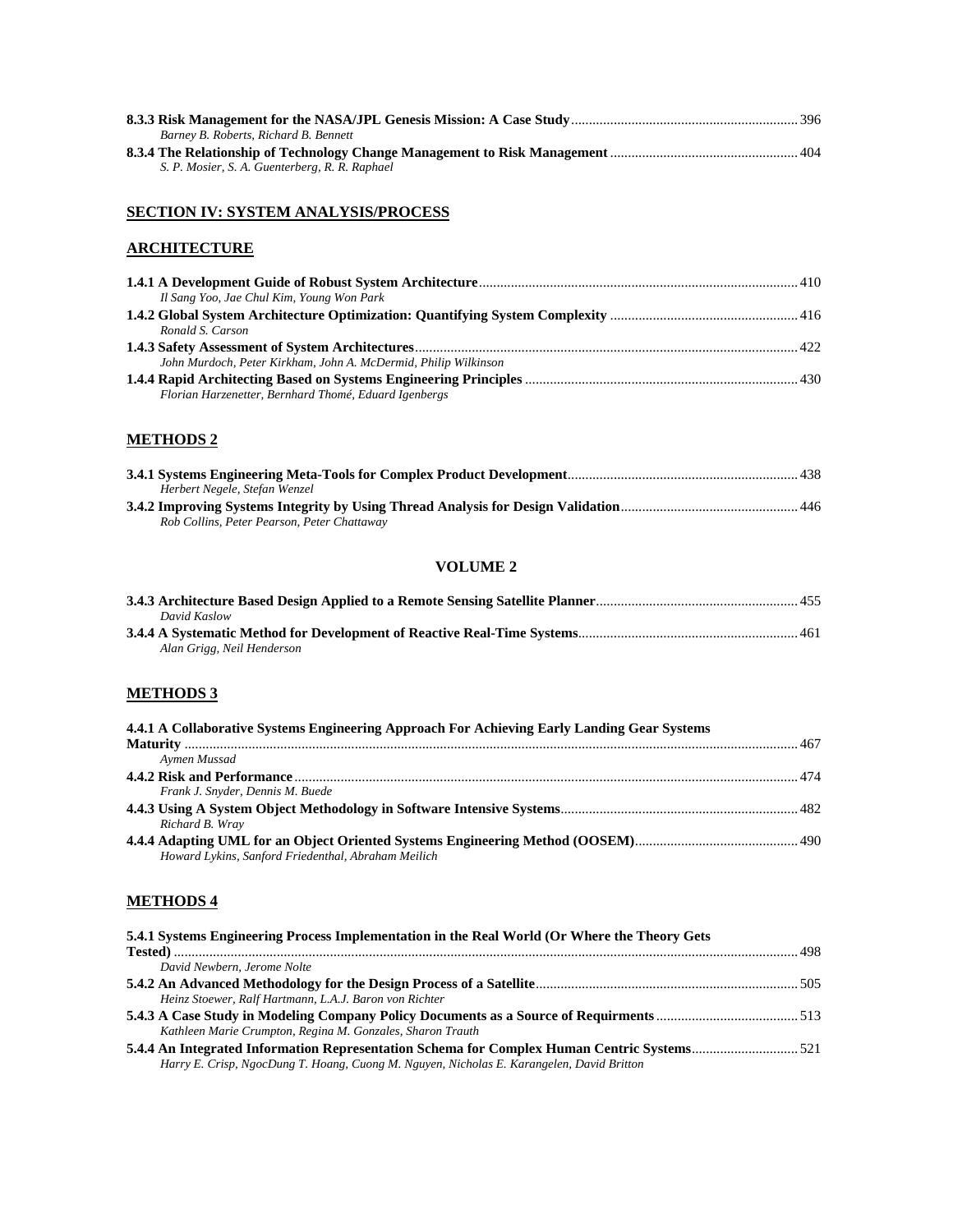#### **LIFE CYCLE 1**

| 7.4.1 Reuse and COTS Lessons Learned for the Development Process and Team of Surveillance                            | -528 |
|----------------------------------------------------------------------------------------------------------------------|------|
| Kathleen McGuire                                                                                                     |      |
|                                                                                                                      |      |
| Terry Bahill, Clark Briggs                                                                                           |      |
| José F.B. Gieskes, Ilse W.H.A. Langenberg                                                                            |      |
| 7.4.4 Complex System Product Development: Adding Value by Creating Information and Reducing<br><b>Risk</b> 2008 1999 |      |
| Tyson R. Browning, Steven D. Eppinger, John J. Deyst Jr., Daniel E. Whitney                                          |      |

## **LIFE CYCLE 2**

| Barbara Denny, Richard Bennett                                                          |     |
|-----------------------------------------------------------------------------------------|-----|
|                                                                                         |     |
| Armin P. Schulz, Ernst Fricke, Eduard Igenbergs                                         |     |
|                                                                                         |     |
| James E. Long                                                                           |     |
| 8.4.4 The Discovery Based Development Approach: A Process Aberration Or A Better Way To |     |
|                                                                                         | 577 |
| Jeffrey K. Shupp                                                                        |     |

## **SECTION V: MEASUREMENT**

#### **CAPABILITY ASSESSMENT 1**

| Anne Lilly Dustin, Clint J. Graden                                                                |  |
|---------------------------------------------------------------------------------------------------|--|
| 2.5.2 An Innovative Adaptation of the EIA/IS 731.2 Systems Engineering Capability Model Appraisal |  |
|                                                                                                   |  |
| C. J. Graden, D. W. Nipper                                                                        |  |
|                                                                                                   |  |
| <b>G</b> Philip Rust                                                                              |  |
| Linda Ihrahim                                                                                     |  |

#### **CAPABILITY ASSESSMENT 2**

| E. R. Widmann, G. E. Anderson, G. J. Hudak, T. A. Hudak                                      |  |
|----------------------------------------------------------------------------------------------|--|
| 3.5.2 Continuous Appraisal Method (CAM) A New Paradigm for Benchmarking Process Maturity 620 |  |
| W. Neil Crowder, Marvin J. Carr                                                              |  |
|                                                                                              |  |
| <b>Bharat Shah</b>                                                                           |  |
| 3.5.4 Systems Engineering Capability Model and the Systems Engineering Management Planning   |  |
|                                                                                              |  |
| Patricia T. Martin, Loyd Baker Jr., Terry N. Thomas, Fred Knopf                              |  |

## **ANALYSIS 2**

| Sarah A. Sheard, Christopher L. Miller       |  |
|----------------------------------------------|--|
|                                              |  |
| Sara White, Regina M. Gonzales, Eric Johnson |  |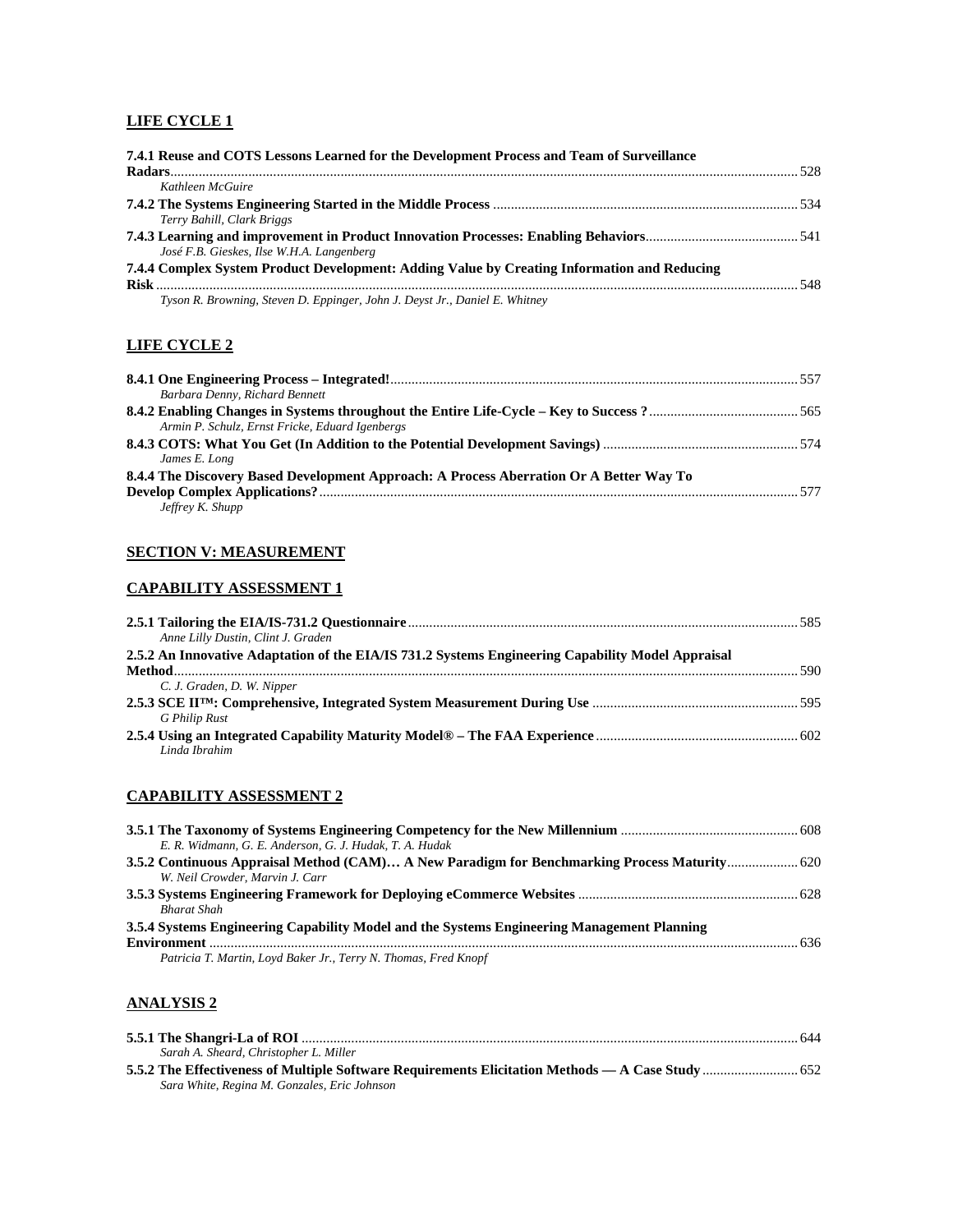| Line H. Johannesen. Dinesh Verma |  |
|----------------------------------|--|
|                                  |  |
| <i>Yves Lacerte</i>              |  |

## **PROCESS 1**

| 7.5.1 The House of IPD – Integrating the WHY's, WHAT's, and HOW's for Successful Systems        |  |
|-------------------------------------------------------------------------------------------------|--|
|                                                                                                 |  |
| Stefan Wenzel, Herbert Negele, Ernst Fricke                                                     |  |
| 7.5.2 What the Lessons Learned from Large, Complex, Technical Projects Tell Us about the Art of |  |
|                                                                                                 |  |
| Stephen C Cook                                                                                  |  |
|                                                                                                 |  |
| <b>Bob Larsen, Dennis Buede</b>                                                                 |  |
|                                                                                                 |  |
| <b>Bill R. Haskins</b>                                                                          |  |

## **SECTION VI: EDUCATION/STANDARDS**

## **EDUCATION AND RESEARCH 1**

| 1.6.1 Development of Systems Engineers: A Structured Approach Based Upon International              |      |
|-----------------------------------------------------------------------------------------------------|------|
|                                                                                                     | .703 |
| Michael B. Harris                                                                                   |      |
| 1.6.2 Electronic Systems Engineering (E-SE): Exploiting Internet Technology – or – A Project Portal |      |
|                                                                                                     |      |
| Lawrence D. Pohlmann                                                                                |      |
|                                                                                                     |      |
| Moti Frank                                                                                          |      |
| 1.6.4 Systems Engineering is Not Just Engineering—Or is It? A Critical Look at the Scope of our     |      |
|                                                                                                     | 727  |
| James N. Martin                                                                                     |      |

## **EDUCATION AND RESEARCH 2**

| T. Scott Ankrum                                                                                             |       |
|-------------------------------------------------------------------------------------------------------------|-------|
| 2.6.2 An Approach to Develop a Systems Engineering Curriculum For Human Capital and Process                 |       |
|                                                                                                             | . 743 |
| Gregory D. Burke, Michael J. Harrison, Robert E. Fenton, Paul G. Carlock                                    |       |
| 2.6.3 Designing a Systems Engineering Educational Program Using Academic/Industry Collaboration  750        |       |
| Mark A. Turnquist, Raffaelo D'Andrea, Albert R. George, Peter Jackson, Linda K. Nozick, Donna Rhodes, Robin |       |
| Roundy, Bart Selman, Christine A. Shoemaker, Robert J. Thomas                                               |       |
|                                                                                                             |       |
| David H Cropley, Arthur J Cropley                                                                           |       |

## **STANDARDS 2**

| Erik Herzog, Anders Törne                                    |  |
|--------------------------------------------------------------|--|
|                                                              |  |
| Julian Johnson, Sylvain Barbeau, Erik Herzog, Michael Giblin |  |
|                                                              |  |
| Asmus Pandikow, Erik Herzog, Anders Törne                    |  |